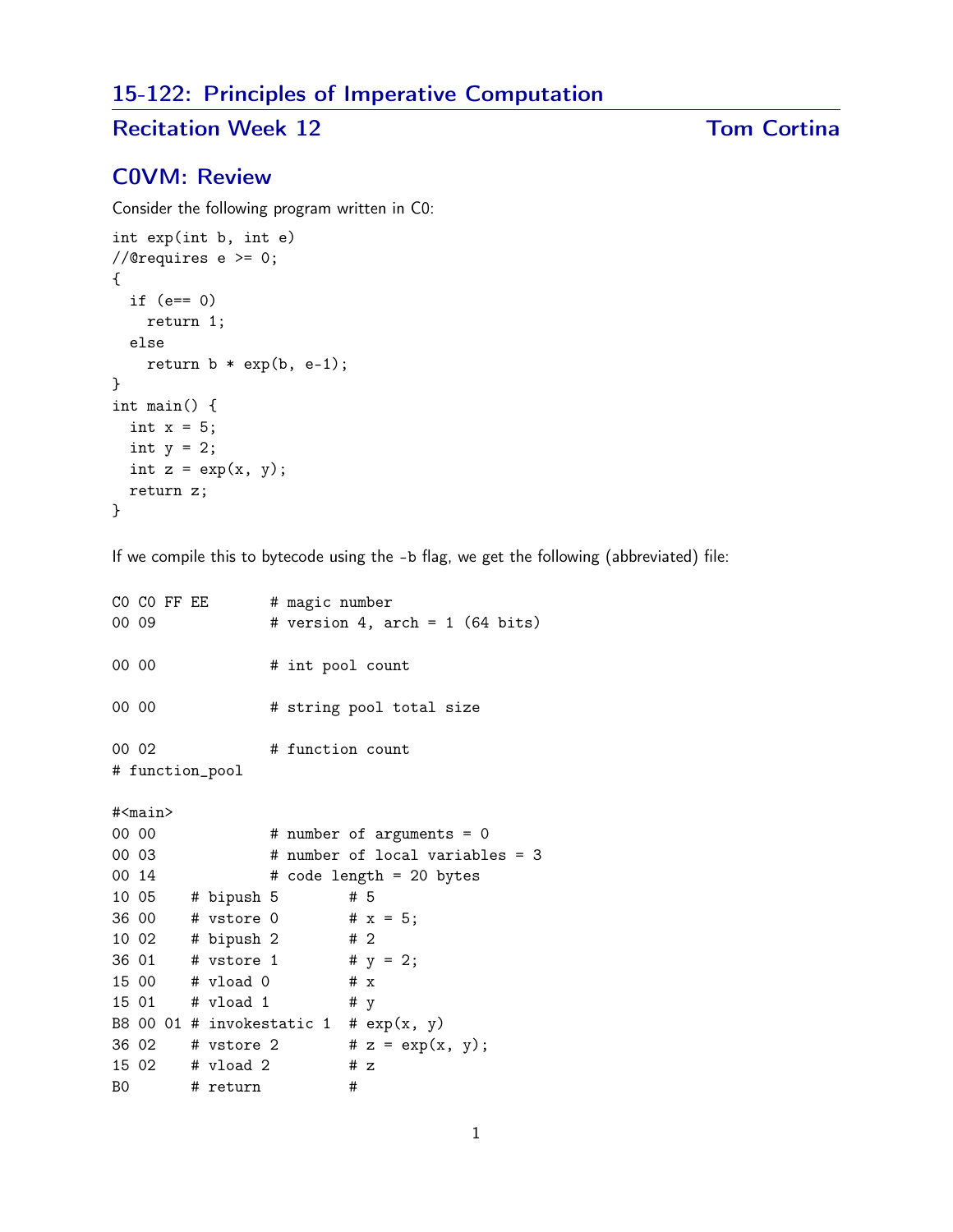```
#<exp>
00 02 # number of arguments = 2
00 02 # number of local variables = 2
00 1E \# code length = 30 bytes
15 01 # vload 1 # e
10 00 # bipush 0 # 0
9F 00 06 # if_cmpeq +6 # if (e == 0) goto <00:then>
A7 00 09 # goto +9 # goto <01:else>
# <00:then>
10 01 # bipush 1 # 1
B0 # return #
A7 00 11 # goto +17 # goto <02:endif># <01:else>
15 00 # vload 0 # b
15 00 # vload 0 # b
15 01 # vload 1 # e
10 01 # bipush 1 # 1
64 # isub # (e - 1)
B8 00 01 # invokestatic 1 # exp(b, (e - 1))68 # imul # (b * exp(b, (e - 1)))B0 # return #
# <02:endif>
```
00 00 # native count

The C0VM has five variables that keep track of the state of the program as it is executing:

S - the operand stack

P - an array holding the bytes of the current function being executed ("the program")

pc - index into array P indicating the location of the next instruction opcode to execute

V - array of local variables (including any arguments first)

callStack - a stack of frames holding the 4 elements above for functions "on hold" as the current function executes

Let's trace how the C0VM simulates the program. Initially, the function main is loaded as the current "program" and we have:

 $S = []$ P = [10, 05, 36, 00, 10, 02, 36, 01, 15, 00, 15, 01, B8, 00, 01, 36, 02, 15, 02, B0]  $pc = 0$  $V = [-, -, -]$ callStack = []

Note that S and callStack are empty, P contains the bytes for the main function (SHOWN IN HEX), pc indicates that the next instruction to execute is at index 0 in the "program", and V has space for three local variables (x, y, z).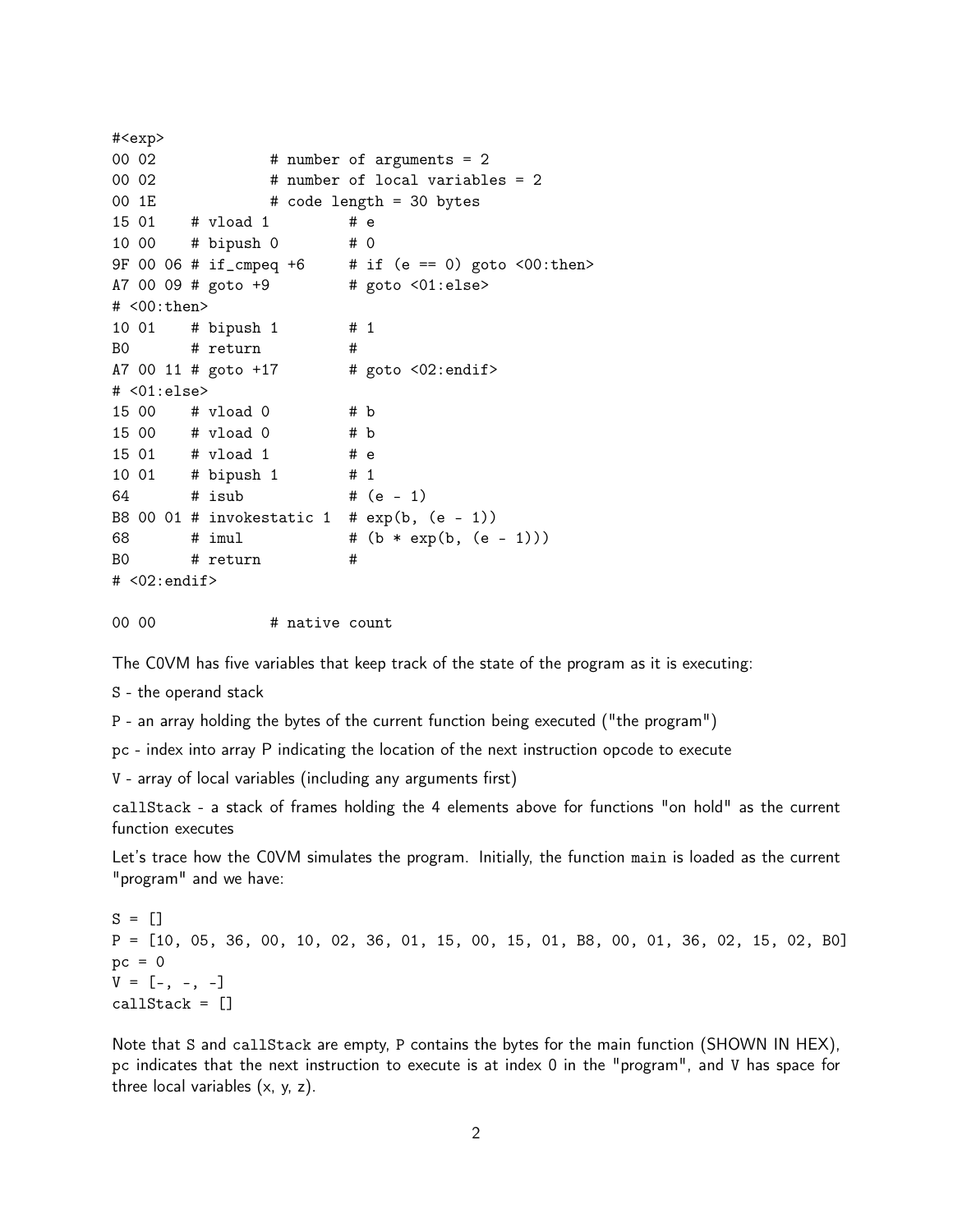COVM goes to  $P[0] (= P[pc])$  and executes 10 05 # bipush 5 to yield:  $S = [5], P = [10, 05, 36, 00, \ldots, 15, 02, B0], pc = 2, V = [-,-,-]$ callStack = [] Next, COVM goes to P[2] and executes 36 00 # vstore 0, setting x (i.e.  $V[0]$ ) to 5:  $S = []$ ,  $P = [10, 05, 36, 00, ..., 15, 02, B0]$ ,  $pc = 4$ ,  $V = [5, -, -]$ , callStack = [] C0VM executes 10 02 # bipush 2 to yield:  $S = [2], P = [10, 05, 36, 00, \ldots, 15, 02, B0], pc = 6, V = [5, -, -],$ callStack = [] COVM executes 36 01 # vstore 1, setting y (i.e.  $V[1]$ ) to 2:  $S = []$ ,  $P = [10, 05, 36, 00, \ldots, 15, 02, B0]$ ,  $pc = 8$ ,  $V = [5, 2, -]$ , callStack = [] C0VM executes 15 00 # vload 0 to yield:  $S = [5], P = [10, 05, 36, 00, ..., 15, 02, B0], pc = 10, V = [5, 2, -],$ callStack = [] C0VM executes 15 01 # vload 1 to yield:  $S = [5 \ 2], P = [10, 05, 36, 00, \ldots, 15, 02, B0], pc = 12, V = [5, 2, -],$ callStack = [] (Note that stack S is shown from bottom to top, reading left to right.)

Now, C0VM executes B8 00 01 # invokestatic 1. When this happens, the current state of S, P, pc and V are stored as a *frame* on callStack. Then these variables are reset for the new function with an empty operand stack, an array with the bytes of the exp function (i.e. function  $\#1$ ), a program counter reset to 0, and an array of local variables initialized using the top 2 values from the old operand stack popped off into the V array (since exp requires 2 arguments, note the order). Once this instruction is completed, we have:

 $S = []$ P = [15, 01, 10, 00, 9F, 00, 06, A7, 00, 09, 10, 01, B0, A7, 00, 11, 15, 00, 15, 00, 15, 01, 10, 01, 64, B8, 00, 01, 68, B0]  $pc = 0$  $V = [5, 2]$ callStack =  $[{S, P, pc, V}] = [ { [ ] , [ 10, 05, 36, 00, ..., 15, 02, B0] , 15, [5, 2, -] } ]$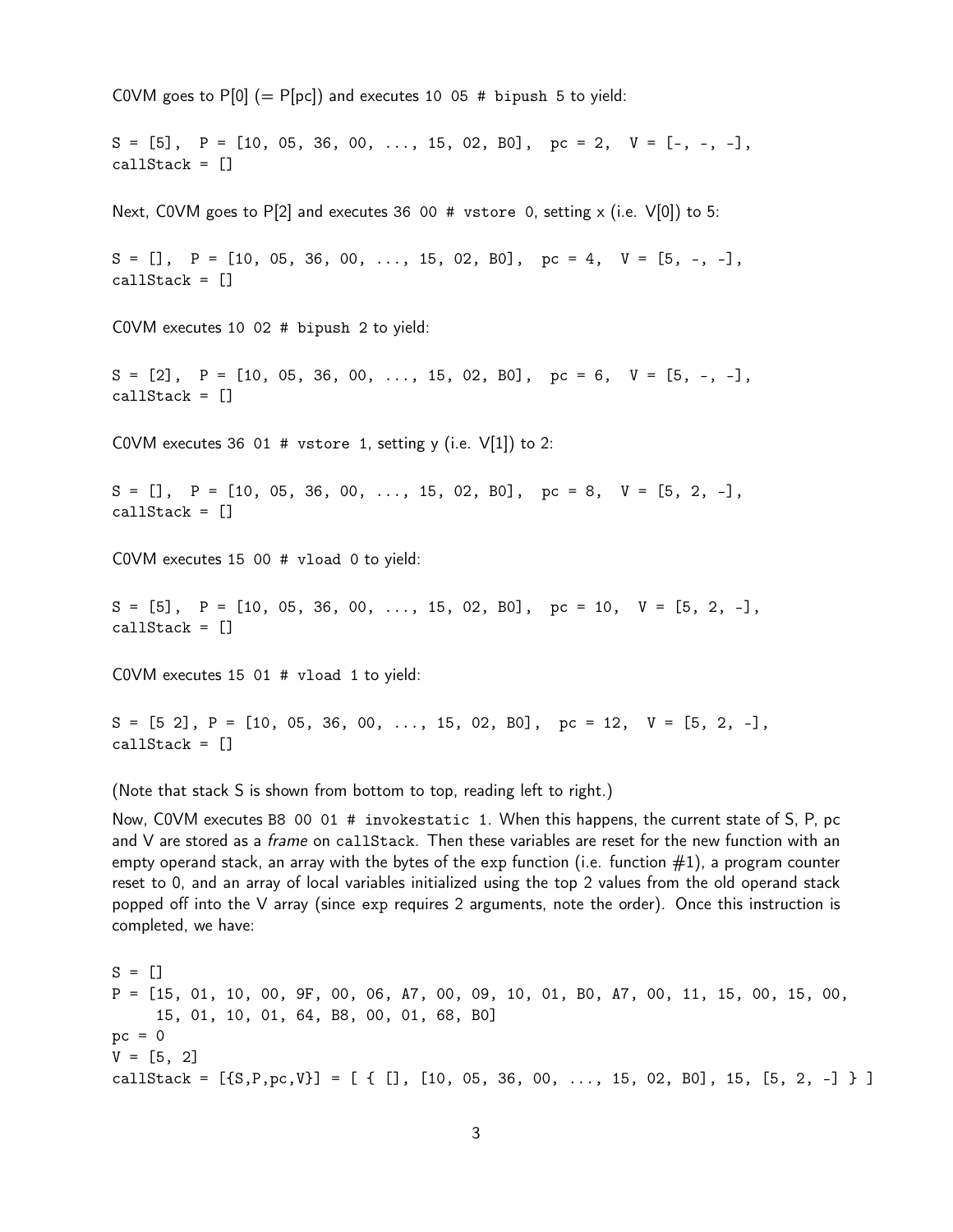Note that when C0VM goes to execute the next instruction, the program counter has been reset back to 0 and is indexing the first byte of the new function that has been loaded into the P array.

C0VM executes 15 01 # vload 1 to yield:

 $S = [2], P = [15, 01, 10, 00, ..., 68, B0], pc = 2, V = [5, 2],$ callStack =  $[ [ [ ] , [ 10 , 05 , 36 , 00 , ..., 15 , 02 , B0 ], 15 , [5 , 2 , -] ] ]$ 

C0VM executes 10 00 # bipush 0 to yield:

 $S = [2 \ 0], P = [15, 01, 10, 00, \ldots, 68, B0], pc = 4, V = [5, 2],$ callStack =  $[ \{ [ ] , [ 10, 05, 36, 00, ..., 15, 02, B0], 15, [5, 2, -] \} ]$ 

C0VM executes 9F 00 06 # if\_cmpeq +6. This pops off the top two values from the operand stack and compares them to see if they're equal. If so, then it adds 6 to the program counter to "jump" to another location in the program. Otherwise, it adds 3 to the program counter (since the instruction has 3 bytes) to go on to the next instruction as usual. In this case, the two values are not equal, so 3 is added to the program counter:

 $S = []$ ,  $P = [15, 01, 10, 00, ..., 68, B0]$ ,  $pc = 7$ ,  $V = [5, 2]$ , callStack =  $[ [ [ ] , [ 10 , 05 , 36 , 00 , ..., 15 , 02 , B0 ], 15 , [5 , 2 , -] ] ]$ 

COVM executes A7 00 09  $\#$  goto +9. This always adds the given amount  $(+9)$  to the program counter to jump to the "else" part of the "program":

 $S = []$ ,  $P = [15, 01, 10, 00, \ldots, 68, B0],$   $pc = 16$ ,  $V = [5, 2]$ , callStack =  $[$  {  $[]$ ,  $[10, 05, 36, 00, ..., 15, 02, 80]$ , 15,  $[5, 2, -]$  } ]

C0VM executes 15 00 # vload 0 to yield:

 $S = [5], P = [15, 01, 10, 00, ..., 68, B0], pc = 18, V = [5, 2],$ callStack =  $[ \{ [ ] , [ 10, 05, 36, 00, ..., 15, 02, B0], 15, [5, 2, -] \} ]$ 

C0VM executes 15 00 # vload 0 to yield:

 $S = [5 5], P = [15, 01, 10, 00, \ldots, 68, B0], pc = 20, V = [5, 2],$ callStack =  $[ \{ [ ] , [ 10, 05, 36, 00, ..., 15, 02, B0], 15, [5, 2, -] \} ]$ 

C0VM executes 15 01 # vload 1 to yield:

 $S = [5 \ 5 \ 2], \quad P = [15, 01, 10, 00, \ldots, 68, B0], \quad pc = 22, \quad V = [5, 2],$ callStack =  $[$  {  $[]$ ,  $[10, 05, 36, 00, ..., 15, 02, 80]$ , 15,  $[5, 2, -]$  } ]

C0VM executes 10 01 # bipush 1 to yield: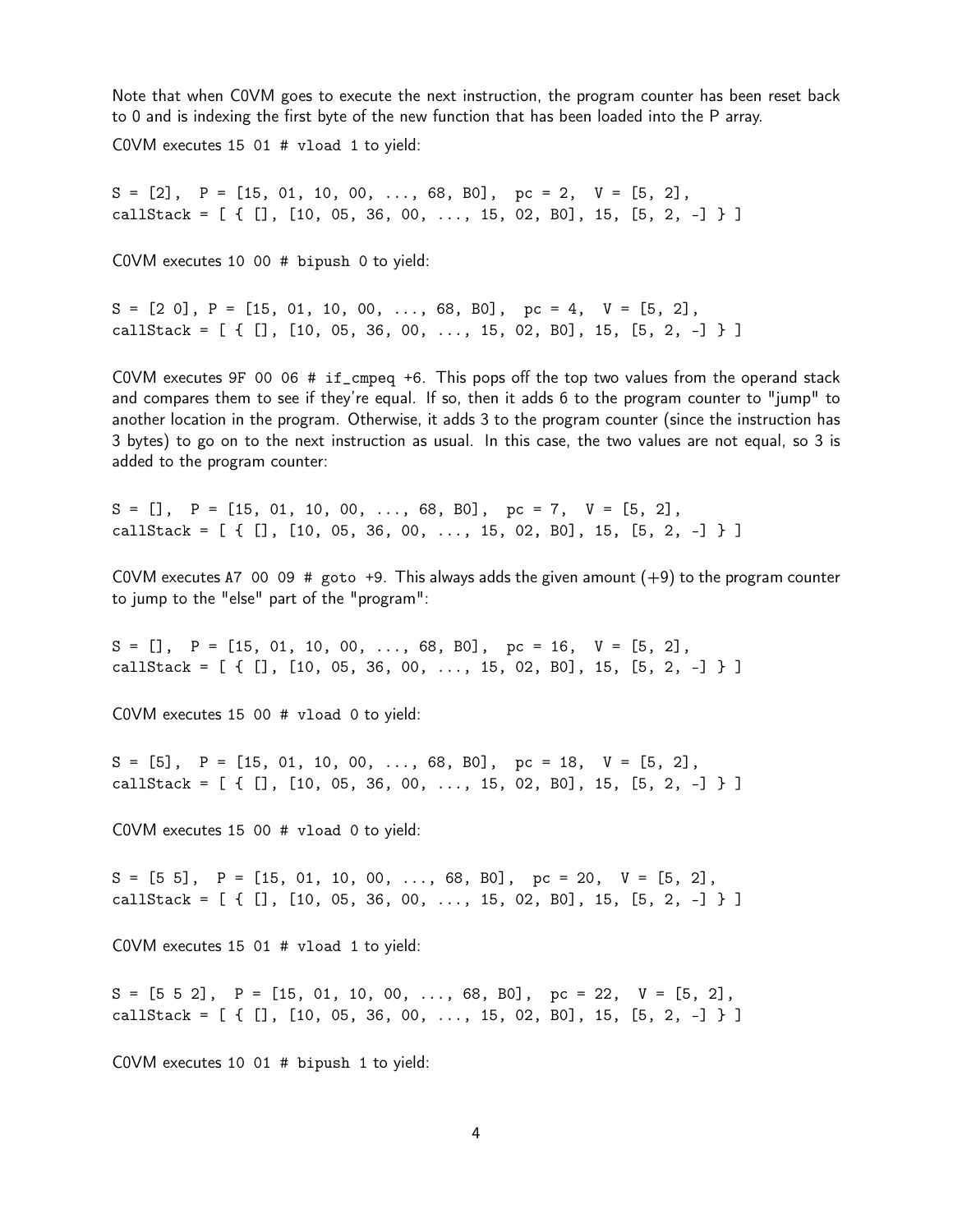$S = [5 \ 5 \ 2 \ 1], \quad P = [15, 01, 10, 00, \ldots, 68, B0], \quad pc = 24, \quad V = [5, 2],$ callStack =  $[$  {  $[]$ ,  $[10, 05, 36, 00, ..., 15, 02, 80]$ , 15,  $[5, 2, -]$  } ] C0VM executes 64 # isub to yield:  $S = [5 \ 5 \ 1], \quad P = [15, 01, 10, 00, \ldots, 68, B0], \quad pc = 25, \quad V = [5, 2],$ callStack =  $[ \{ [ ] , [ 10, 05, 36, 00, ..., 15, 02, B0 ], 15, [5, 2, -] \} ]$ Now, C0VM executes B8 00 01 # invokestatic 1. This is a call to the same function (recursion!) but the action is the same as before. The current state of S, P, pc and V are stored in a frame and these variables are reset for the "new" function, which happens to be the same function again. Note how the top two values on the *old* operand stack are popped off to set the local variables for the new V array.  $S = []$ P = [15, 01, 10, 00, 9F, 00, 06, A7, 00, 09, 10, 01, B0, A7, 00, 11, 15, 00, 15, 00, 15, 01, 10, 01, 64, B8, 00, 01, 68, B0]  $pc = 0$  $V = [5, 1]$ callStack =  $[ { [ ] , [ 10, 05, 36, 00, ..., 15, 02, B0], 15, [5, 2, -] }$ { [5], [15, 01, 10, 00, ..., 68, B0], 28, [5, 2] } ] C0VM executes 15 01 # vload 1 to yield:  $S = [1], P = [15, 01, 10, 00, \ldots, 68, B0], pc = 2, V = [5, 1],$ callStack =  $[ { [ ] , [ 10, 05, 36, 00, ..., 15, 02, B0], 15, [5, 2, -] }$ { [5], [15, 01, 10, 00, ..., 68, B0], 28, [5, 2] } ] C0VM executes 10 00 # bipush 0 to yield:  $S = [1 \ 0], \quad P = [15, 01, 10, 00, \ldots, 68, B0], \quad pc = 4, \quad V = [5, 1],$ callStack =  $[ { [ ] , [ 10, 05, 36, 00, ..., 15, 02, B0] , 15, [5, 2, -] }$ { [5], [15, 01, 10, 00, ..., 68, B0], 28, [5, 2] } ] C0VM executes 9F 00 06 # if\_cmpeq +6. In this case, the two values are not equal, so 3 is added to the program counter:  $S = []$ ,  $P = [15, 01, 10, 00, ..., 68, B0]$ ,  $pc = 7$ ,  $V = [5, 1]$ , callStack =  $[ { [ ] , [ 10, 05, 36, 00, ..., 15, 02, B0], 15, [5, 2, -] }$ { [5], [15, 01, 10, 00, ..., 68, B0], 28, [5, 2] } ] COVM executes A7 00 09  $\#$  goto  $+9$ :  $S = []$ ,  $P = [15, 01, 10, 00, ..., 68, B0],$   $pc = 16$ ,  $V = [5, 1],$ callStack =  $[ { [ ] , [ 10, 05, 36, 00, ..., 15, 02, B0] , 15, [5, 2, -] }$ { [5], [15, 01, 10, 00, ..., 68, B0], 28, [5, 2] } ]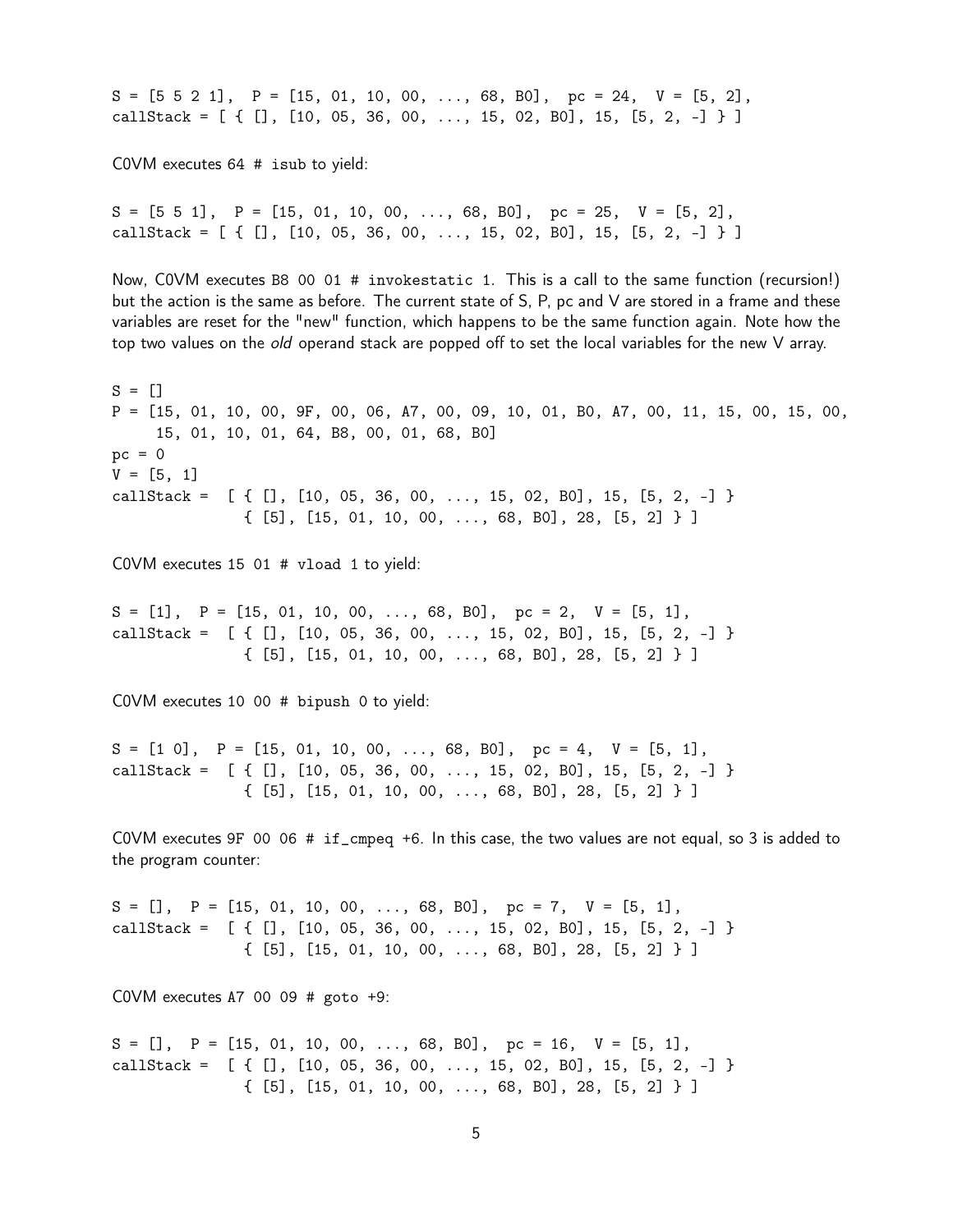C0VM executes 15 00 # vload 0 to yield:

 $S = [5], P = [15, 01, 10, 00, ..., 68, B0], pc = 18, V = [5, 1],$ callStack =  $[ { [ ] , [ 10, 05, 36, 00, ..., 15, 02, B0], 15, [5, 2, -] }$ { [5], [15, 01, 10, 00, ..., 68, B0], 28, [5, 2] } ] C0VM executes 15 00 # vload 0 to yield:  $S = [5 5], P = [15, 01, 10, 00, \ldots, 68, B0], pc = 20, V = [5, 1],$ callStack =  $[ { [ ] , [ 10, 05, 36, 00, ..., 15, 02, B0], 15, [5, 2, -] }$ { [5], [15, 01, 10, 00, ..., 68, B0], 28, [5, 2] } ] C0VM executes 15 01 # vload 1 to yield:  $S = [5 \ 5 \ 1], \quad P = [15, 01, 10, 00, \ldots, 68, B0], \quad pc = 22, V = [5, 1],$ callStack =  $[ { [ ] , [ 10, 05, 36, 00, ..., 15, 02, B0] , 15, [5, 2, -] }$ { [5], [15, 01, 10, 00, ..., 68, B0], 28, [5, 2] } ] C0VM executes 10 01 # bipush 1 to yield:  $S = [5 \ 5 \ 1 \ 1], \quad P = [15, 01, 10, 00, \ldots, 68, B0], \quad pc = 24, \quad V = [5, 1],$ callStack =  $[ { [ ] , [ 10, 05, 36, 00, ..., 15, 02, B0] , 15, [5, 2, -] }$ { [5], [15, 01, 10, 00, ..., 68, B0], 28, [5, 2] } ] C0VM executes 64 # isub to yield:  $S = [5 \ 5 \ 0], \quad P = [15, 01, 10, 00, \ldots, 68, B0], \quad pc = 25, \quad V = [5, 1],$ callStack =  $[ { [ ] , [ 10, 05, 36, 00, ..., 15, 02, B0] , 15, [5, 2, -] }$ { [5], [15, 01, 10, 00, ..., 68, B0], 28, [5, 2] } ] Now, C0VM executes B8 00 01 # invokestatic 1 :  $S = []$ P = [15, 01, 10, 00, 9F, 00, 06, A7, 00, 09, 10, 01, B0, A7, 00, 11, 15, 00, 15, 00, 15, 01, 10, 01, 64, B8, 00, 01, 68, B0]  $pc = 0$  $V = [5, 0]$ callStack =  $[ { [ ] , [ 10, 05, 36, 00, ..., 15, 02, B0] , 15, [5, 2, -] }$ { [5], [15, 01, 10, 00, ..., 68, B0], 28, [5, 2] } { [5], [15, 01, 10, 00, ..., 68, B0], 28, [5, 1] } ] C0VM executes 15 01 # vload 1 to yield:  $S = [0], P = [15, 01, 10, 00, \ldots, 68, B0], pc = 2, V = [5, 0],$ callStack =  $[ { [ ] , [ 10, 05, 36, 00, ..., 15, 02, B0] , 15, [5, 2, -] }$ { [5], [15, 01, 10, 00, ..., 68, B0], 28, [5, 2] } { [5], [15, 01, 10, 00, ..., 68, B0], 28, [5, 1] } ]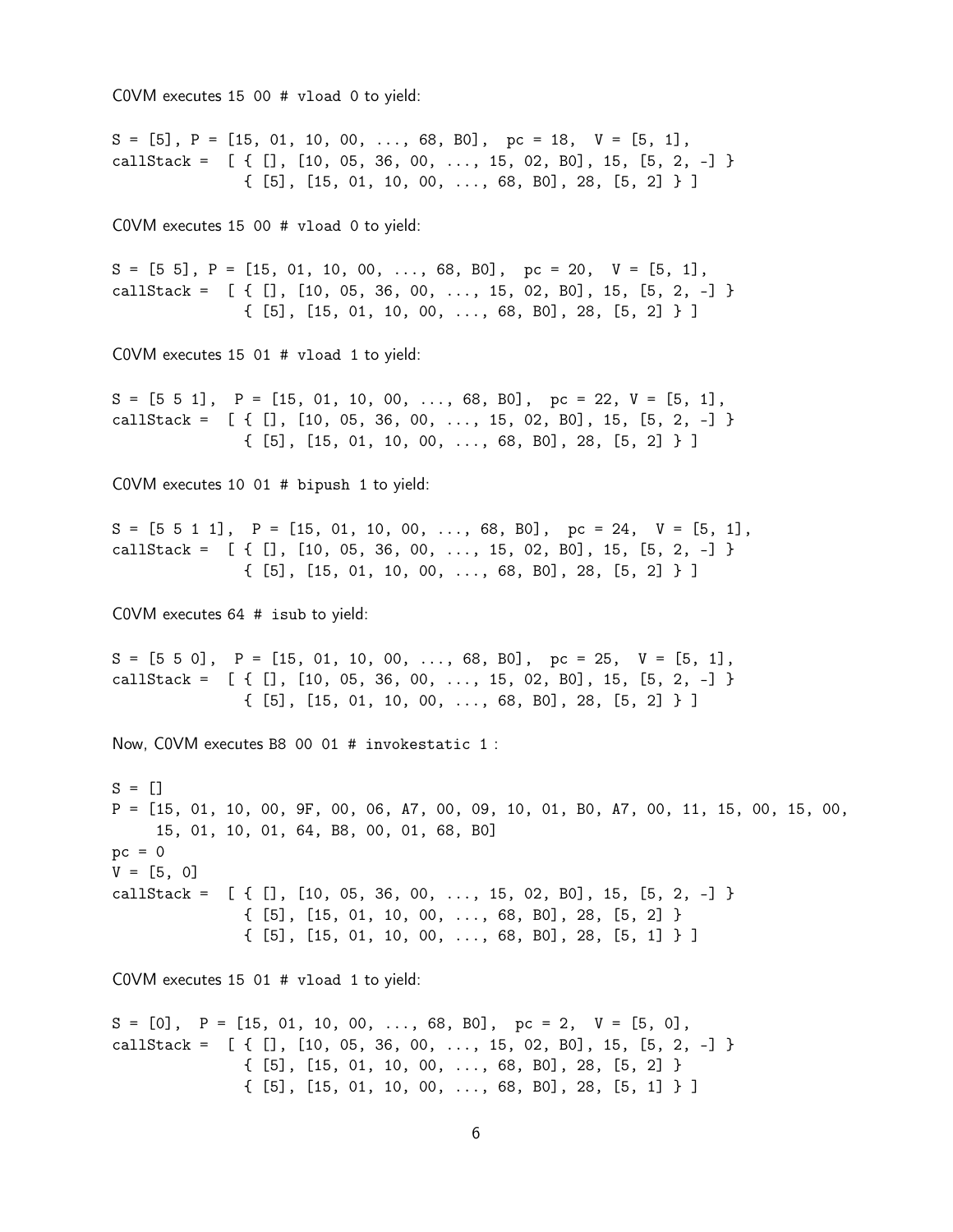C0VM executes 10 00 # bipush 0 to yield:

 $S = [0 \ 0], \quad P = [15, 01, 10, 00, \ldots, 68, B0], \quad pc = 4, \quad V = [5, 0],$ callStack =  $[ { [ ] , [ 10, 05, 36, 00, ..., 15, 02, B0] , 15, [5, 2, -] }$  $\{ [5], [15, 01, 10, 00, \ldots, 68, B0], 28, [5, 2] \}$ { [5], [15, 01, 10, 00, ..., 68, B0], 28, [5, 1] } ]

C0VM executes 9F 00 06 # if\_cmpeq +6. In this case, the two values are equal, so 6 is added to the program counter:

 $S = []$ ,  $P = [15, 01, 10, 00, \ldots, 68, B0]$ ,  $pc = 10$ ,  $V = [5, 0]$ , callStack =  $[ { [ ] , [ 10, 05, 36, 00, ..., 15, 02, B0], 15, [5, 2, -] }$  $\{ [5], [15, 01, 10, 00, \ldots, 68, B0], 28, [5, 2] \}$ { [5], [15, 01, 10, 00, ..., 68, B0], 28, [5, 1] } ]

C0VM executes 10 01 # bipush 1 to yield:

```
S = [1], P = [15, 01, 10, 00, \ldots, 68, B0], pc = 12, V = [5, 0],callStack = [ { [ ] , [ 10, 05, 36, 00, ..., 15, 02, B0] , 15, [5, 2, -] }{ [5], [15, 01, 10, 00, ..., 68, B0], 28, [5, 2] }
               { [5], [15, 01, 10, 00, ..., 68, B0], 28, [5, 1] } ]
```
Now, the C0VM executes B0 # return. Note that the return value for this function was already pushed on top of the operand stack immediately before the return is executed using the bipush operation. In this case, the return value is temporarily popped off of S, then the top frame on the call stack (shown at the end of the sequence of frames above) is used to restore the previous values of S, P, pc, and V, and then the return value is pushed back on the restored operand stack:

 $S = [5 \ 1], \quad P = [15, 01, 10, 00, \ldots, 68, B0], \quad pc = 28, \quad V = [5, 1],$ callStack =  $[ { [ ] , [ 10, 05, 36, 00, ..., 15, 02, B0] , 15, [5, 2, -] }$ { [5], [15, 01, 10, 00, ..., 68, B0], 28, [5, 2] } ]

Note that the program counter is restored back to 28, where we left off when we performed the invokestatic operation.

Next, the C0VM executes 68 # imul:

 $S = [5], P = [15, 01, 10, 00, \ldots, 68, B0], pc = 29, V = [5, 1],$ callStack =  $[ { [ ] , [ 10, 05, 36, 00, ..., 15, 02, B0], 15, [5, 2, -] }$ { [5], [15, 01, 10, 00, ..., 68, B0], 28, [5, 2] } ]

The C0VM executes B0 # return again. As before, the return value is temporarily popped off of S, then the top frame on the call stack (shown at the end of the sequence of frames above) is used to restore the previous values of S, P, pc, and V, and then the return value is pushed back on the restored operand stack: